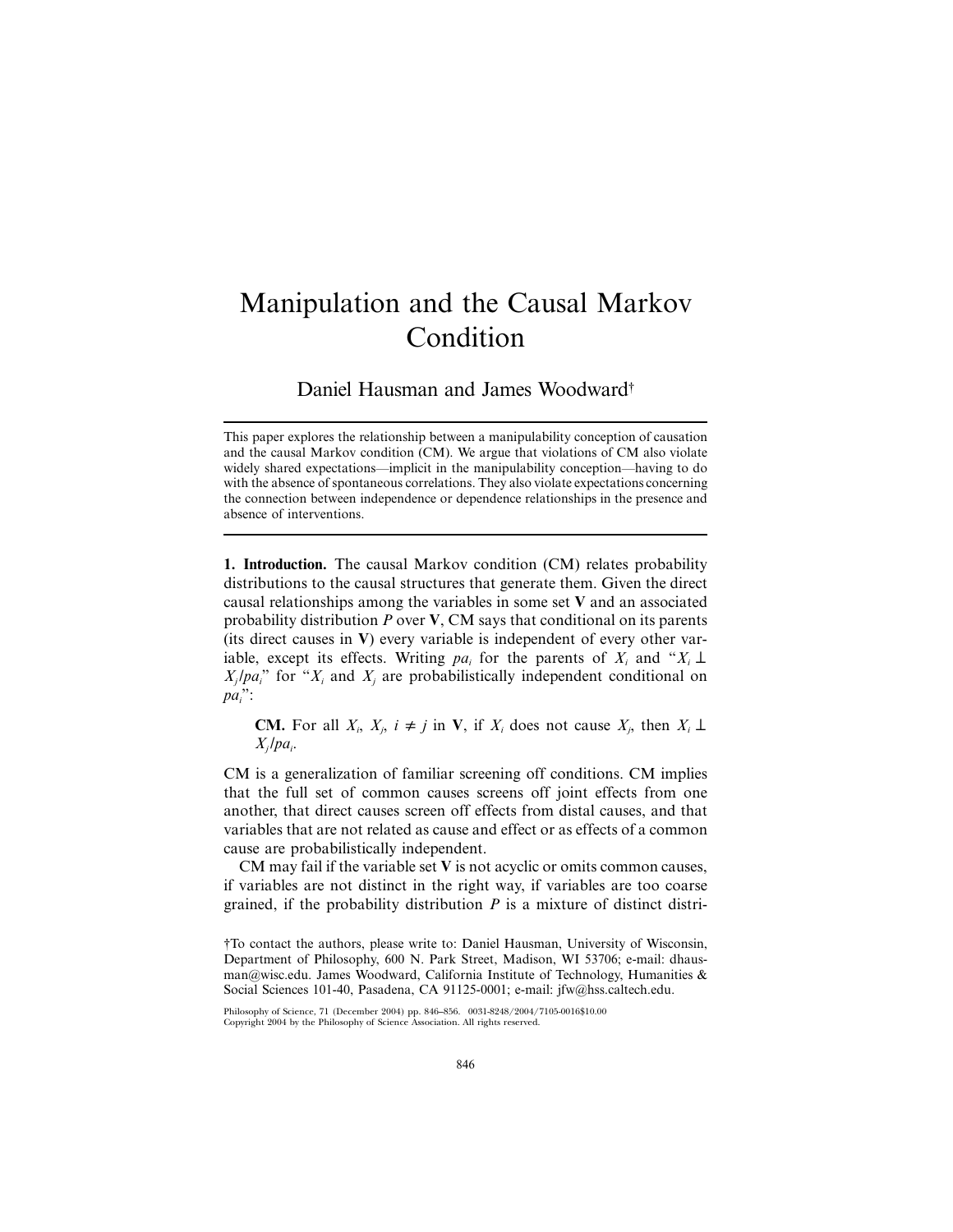butions resulting from different causal structures, or if the population in which *P* holds is selected by conditioning on a common effect of variables in **V**, or is biased or unrepresentative in some other way. In what follows, we assume that none of these "defeating" conditions obtain.

Given the absence of these defeating conditions, what reasons are there to suppose that CM holds? When causal relationships are pseudo-indeterministic and the "error terms" are probabilistically independent of one another and of the other causal variables in the equations in which they appear, CM must hold. (Pseudo-indeterminism holds when the underlying causal relationships are deterministic, but for each variable  $X_i$  in  $V$ , some direct causes of  $X_i$ , the combined effect of which is represented by an additive error term  $U_i'$ , are omitted from **V**.) However, this observation says nothing about whether CM holds in indeterministic contexts, and at least one prominent critic, Nancy Cartwright, maintains that CM is frequently violated under indeterminism. Moreover, the rationale for the independence assumptions described above is that variables are probabilistically independent if they are not related as cause and effect or as effects of a common cause, which is itself an implication of CM. Those who question CM are likely to question these assumptions. Finally, one would like some insight into whether any widely recognized features of causation make CM especially natural.

In this essay we argue for an intimate connection between a manipulability conception of causation and CM. We focus on this connection because, first, manipulation is crucial to our conception of causation and to the contrast between causation and mere correlation. When *X* and *Y* are correlated and *X* does not cause *Y*, one expects that when one manipulates *X*, the correlation will break down. By contrast, if *X* causes *Y*, one expects that for some range of values of *X*, if one is able to manipulate those values, one can thereby control the value of *Y*. Second, both graphical and equational representations of causal relationships assumed as background to CM are often given a interventionist interpretation. For example, theorists take the presence of an arrow directed from *X* to *Y* (indicating that *X* is a direct cause of *Y*) to mean that if *X* were to be appropriately manipulated while all other variables in the graph were held fixed, the value of *Y* would change (Glymour 1997 and Woodward 2003). Are there any reasons to expect CM to hold when "cause" is given such a manipulability interpretation?

**2. Interventions, Modularity, and Causation.** Some philosophers have attempted to use the connection between causation and manipulation to provide a reductive analysis of causation. We think this is a hopeless undertaking, because causal notions are required to explain what an in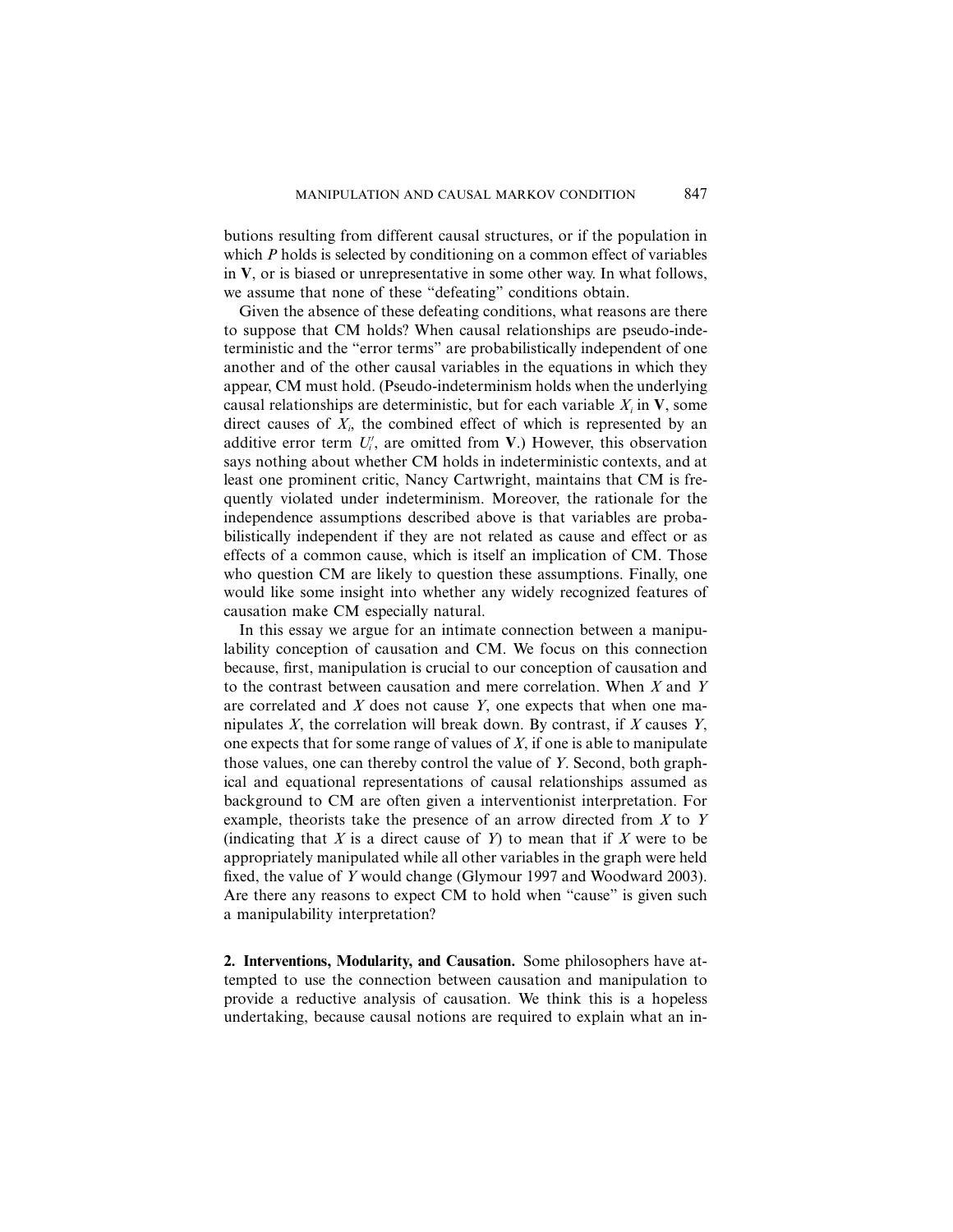tervention is. Nonetheless, the connection between causation and manipulation can be genuinely illuminating.

The connection is not simple. It is not true that *X* causes *Y* if and only if every intervention on *X* results in some change in *Y*. Consider threshold effects: even though *X* causes *Y*, an intervention that changes the value of *X* from *x* to *x*\* may be "too small" to bring about a change in the value of *Y*. In addition, *X* may have causal effects on *Y* along different paths, which exactly cancel. In such failures of "faithfulness" (Spirtes, Glymour, and Scheines 2000), no intervention on *X* will change the value of *Y*, even though *X* is, in the terminology of Hitchcock 2001 and Woodward 2003, a contributing cause of *Y*. Moreover, some interventions on *X* may be outside the "domain of invariance" of the relationship between *X* and *Y* (see below). Finally, if *X* is an indeterministic cause of *Y*, then interventions on *X* may fail to change the value of *Y*, although, unless one faces one of the other difficulties just described, interventions on *X* should change *Y*'s probability distribution.

There is nevertheless a plausible sufficient condition which for reasons that emerge shortly, we call MOD\*: If some intervention with respect to  $X_i$  changes the probability distribution of some other variable  $X_j$ , then  $X_i$ causes *Xj* . MOD\* is obviously *not* an analysis of causation. MOD\* states only a sufficient condition, and it relies on the notion of an intervention which will be given an explicitly causal characterization.

Before turning to this characterization, we need to make our framework more explicit and take account of some complications. When causation is deterministic, a system of causal relationships may be represented by a set of equations of the form:  $X_i = f_i(pa_i, U'_i)$  for each variable  $X_i$  in the variable set V;  $pa_i$  are the parents of  $X_i$  and  $U'_i$  represents the action of causes of  $X_i$  omitted from **V**. Within this framework, if the value of  $X_i$  is "set" by an intervention and the equation system correctly predicts whether (and how) the values of all other variables change, then the equation system is "causally correct": it correctly describes the quantitative causal relationship between  $X_i$  and all the other variables. When an equation system is causally correct, one may derive the outcome of an intervention with respect to  $X_i$  by replacing the equation in which  $X_i$ is a dependent variable with a new equation specifying the value to which *Xi* was set and leaving all the other equations alone. Obviously, this procedure will work reliably only if interventions that disrupt the relations between  $X_i$  and its parents do not alter other causal relationships in the system and the equations that govern them. In other words, equations not containing the variable *Xi* as a dependent variable should be *invariant*—left unchanged—under interventions that set the value of *Xi* .

In earlier work (1999), we said that a set of equations meeting this invariance condition was "modular." The idea is if a set of equations is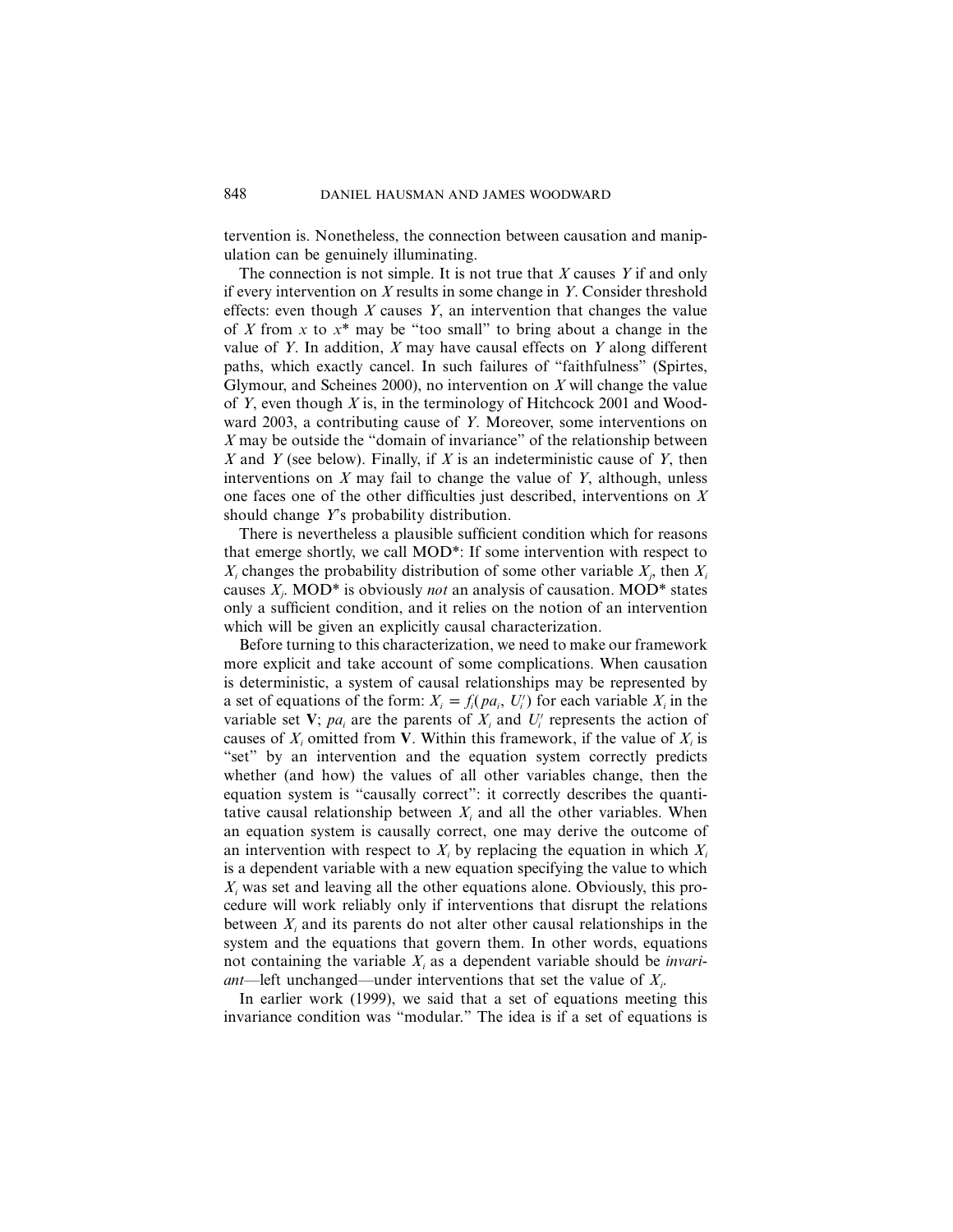causally correct, separate equations should represent distinct causal mechanisms or "modules," and if these are distinct it should be possible to interfere with each separately without disrupting the others. Modularity fits with a manipulability conception of causation: If an equation in which  $X<sub>i</sub>$  is the dependent variable changes whenever there is an intervention with respect to  $X_i$ , then according to a manipulability view of causation there is a causal relationship between  $X_i$  and  $X_j$ , and the equation system fails to specify it correctly.

However, there is a complication: as noted above, causal relations are not invariant to *every* intervention. Consider a simple spring whose restoring force *F* for displacement *Y* is

$$
F = -kY \quad \text{(for } 0 \le Y \le y^* \text{)}.
$$

(1) describes the spring's behavior if it is not stretched too far. If  $Y >$  $y^*$ , the restoring force no longer increases proportionally to the displacement. (1) is invariant to only some interventions with respect to *Y*. Suppose that one replaces (1) with

$$
F = -kY \quad \text{for } 0 \le Y \le y^*;
$$
  

$$
F = -g(Y) \quad \text{for } y^* < Y \le y^{**};
$$
  

$$
F = 0 \quad \text{for } Y > y^{**}.
$$
 (1')

 $y^{**}$  is the point when the spring breaks. Even if  $(1')$  correctly predicts the restoring force for springs that have not previously been stretched beyond  $y^*$ , stretching the spring beyond  $y^*$  will distort it in such a way that  $(1')$ will no longer correctly describe the restoring force for extensions less than  $y^*$ . Moreover, once  $Y > y^{**}$ ,  $F = 0$  for all subsequent extensions.

One might try to accommodate this fact by writing down a yet more complicated set of equations (1<sup>n</sup>) incorporating information about the previous history of the spring. However, even with such temporal qualifying clauses, (1") will still not provide correct predictions regarding all interventions—for example, (1") will break down under manipulations of the extension under extreme heat. In systems such as the spring, we know of no causal equations that are invariant under all interventions.

Accordingly, we cannot accept Nancy Cartwright's proposal (in her criticism of Hausman and Woodward 1999) that the modularity requirement be built into the characterization of an intervention (Cartwright, 2002). She suggests that a manipulation of *Xi* should not count as a bonafide intervention on *Xi* unless it leaves undisturbed *all* causal relationships in the system of interest, except of course the relationship between  $X_i$  and its parents. Cartwright is worried by the possibility that a putative intervention on  $X_i$  (like an extension that breaks the spring) may disrupt the connection between  $X_i$  and its effects. If there is no change in an effect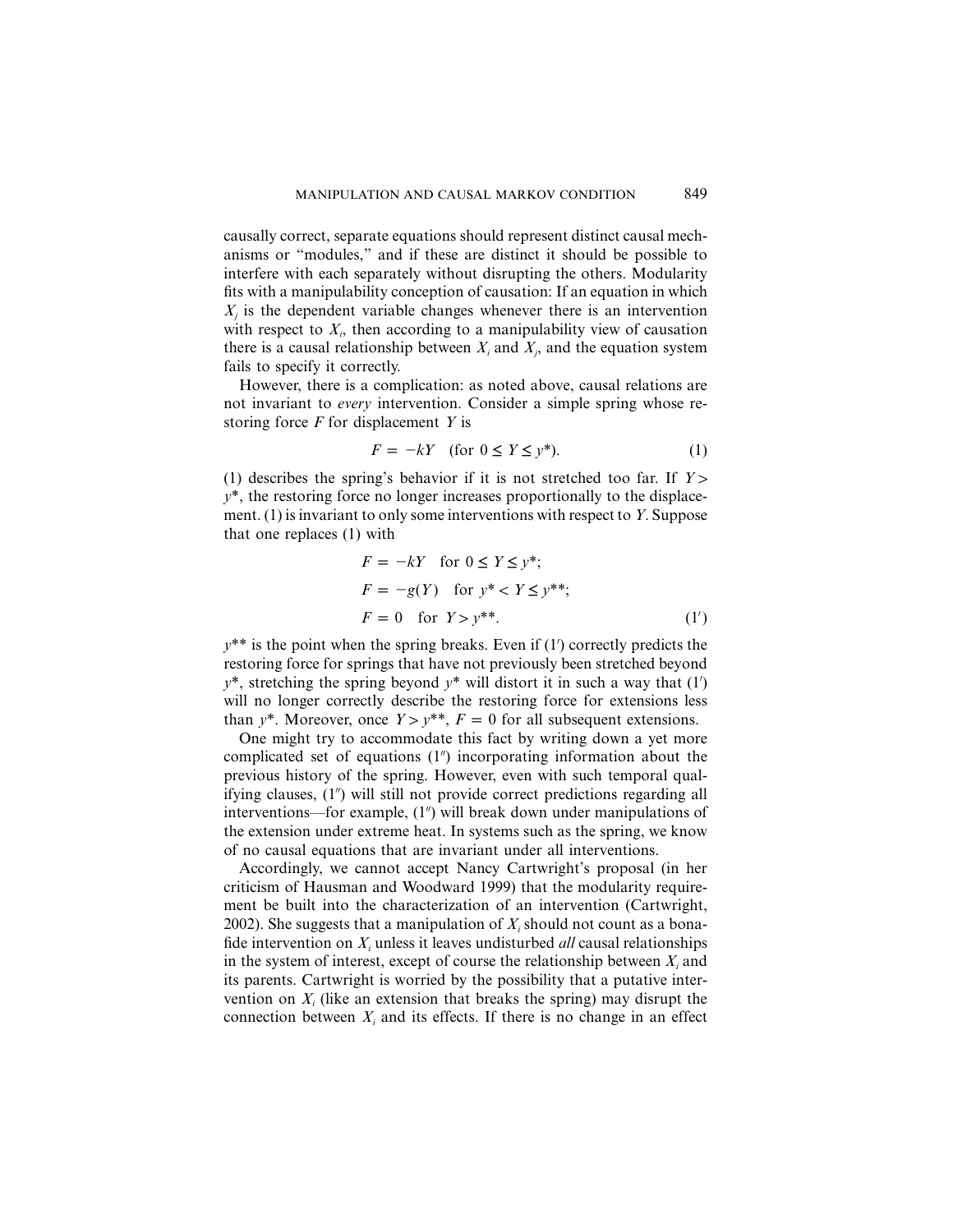*Xj* of *Xi* under such a disrupting intervention, one might mistakenly conclude that *Xi* does not cause *Xj* .

But the proper response is not to build modularity into the definition of an intervention. Doing so trivializes the connection between invariance under interventions and causal correctness (since the notion of an intervention builds in reference to the correct set of causal relationships) and consequently prevents one from using the notion of invariance under interventions (or the behavior of  $X_j$  under interventions on  $X_i$ ) to provide any independent purchase on what it is for an equation linking  $X_i$  to  $X_j$ to be causally correct. Moreover, as examples like  $(1)$ – $(1'')$  above illustrate, what most people would regard as interventions with respect to actual causal systems are invariant only to some range of interventions. Finally, the proposal requires that the notion of an intervention be relativized to a specific set of functional relationships: the same manipulation of *Y* may be an intervention with respect to  $(1)$  but not with respect to  $(1')$ . The proper response to Cartwright's worry that a manipulation that destroys the connection between  $X_i$  and its effects will lead to mistaken causal conclusions is to recognize that causal relationships have "domains of invariance"—ranges of interventions over which they continue to hold, even though they do not hold universally. Modularity should be understood as claiming that for each  $X_i$ , there will be some range of interventions (interventions that are of the "right kind" and not "too big") that disrupt only the relationship between  $X_i$  and its direct causes and no others in the system of interest. We take this to be a substantive claim concerning the nature of causation, which is grounded in a manipulability view.

So far we have been talking only about deterministic causal relationships. When causation is indeterministic, we shall assume that for each  $X_i$  in **V**,  $P(X_i) = g_i(pa_i, U'_i)$ , again where  $g_i$  is some function and  $U'_i$  a set of omitted causes that bears no causal relations to any other variables in **V** apart from those that result from its causal relation to  $X_i$ . That is, when causation is indeterministic, the *probability distribution* of  $X_i$  is determined by the values of its parents and  $U_i'$ . We will return to the status of this "determinism of probabilities" assumption below. Within this indeterministic framework there is a natural analogue to the modularity condition: a system of equations of the form  $P(X_i) = g_i(pa_i, U'_i)$  will be modular if for each variable *Xi* , there exists a range of interventions that disrupt only the equation linking  $X_i$  to its parents and  $U_i$ —i.e., only the function *gi* —while leaving all of the other equations in the system—all of the other functions  $g_i$  for  $i \neq j$ —undisturbed.

We are now ready to provide a more precise characterization of an intervention with respect to both deterministic and indeterministic relations. Let  $Z_i$  be a particular direct cause of  $X_i$  that is omitted from **V** that is,  $Z_i$  is one of the omitted variables whose combined effect is sum-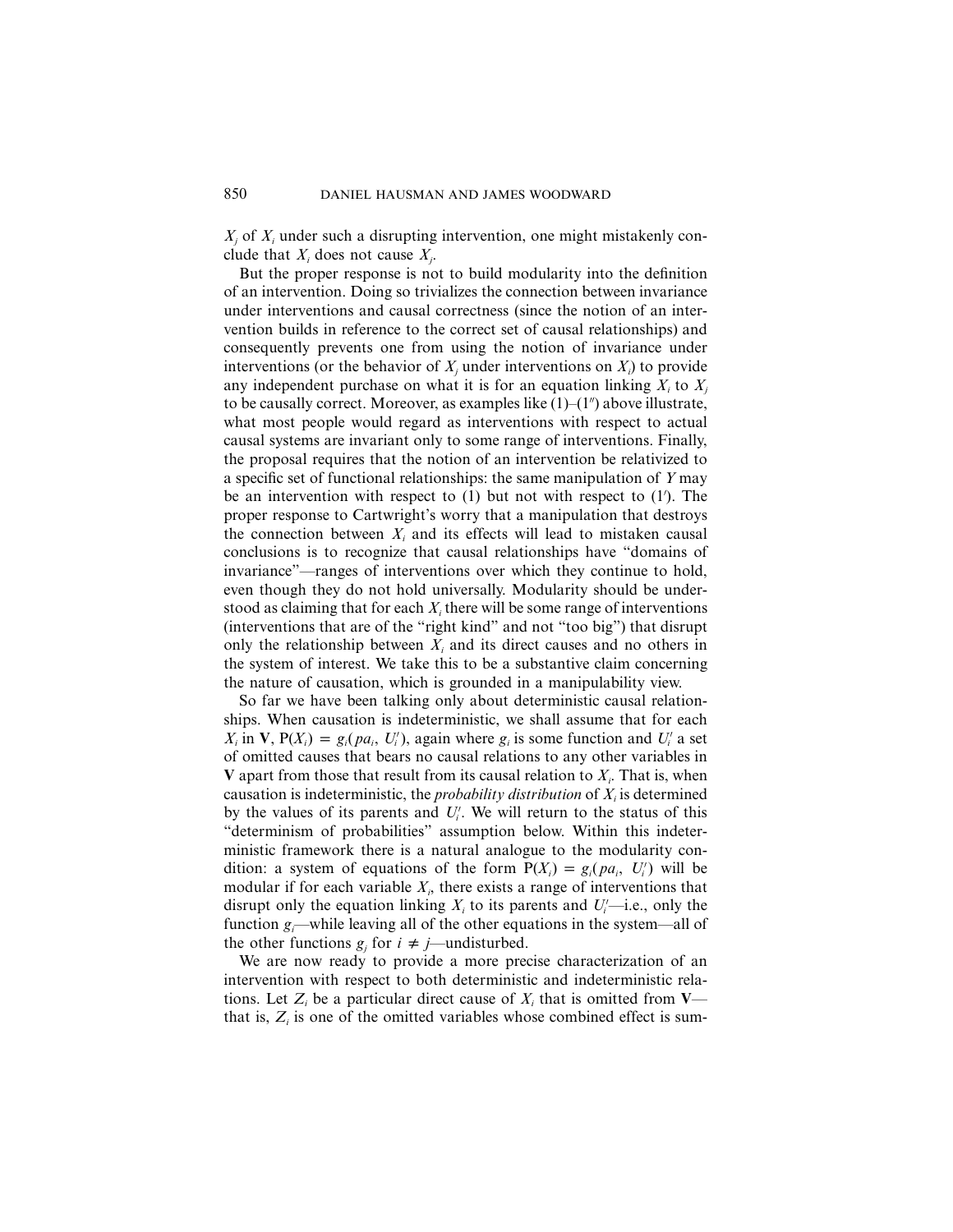marized by  $U_i'$ . Let  $U_i$  represent the combined effect of all remaining variables in  $U_i'$  except for  $Z_i$ . Then  $Z_i$  will constitute an (arrow-breaking) intervention with respect to the variable set **V** if and only if it meets following conditions:

- 1.  $Z_i$  causes  $X_i$ .
- 2. *Zi* is not caused by any of the *X*s, or other *Z*s.
- 3. *Zi* does not cause any of the *U*s (nor, as (2) implies, any of the other *Z*s) and has no causes in common with any of the *U*s or other *Z*s.
- 4. For all  $X_i$  for  $j \neq i$ , if  $Z_i$  or any cause of  $Z_i$  causes  $X_i$ , then it does so only via a path passing through *Xi* .
- 5. If *Xi* is deterministically caused, then for some range of values of  $Z_i$ ,  $z_i^*$ , if  $Z_i = z_i^* \in z_i^*$ , then  $X_i = x_i^*$ , regardless of the values of any of the  $X_s$ ,  $U_s$ , or  $Z_s$ . If  $X_i$  is indeterministically caused, then for some range of values of  $Z_i$ ,  $z_i^*$ , if  $Z_i = z_i^* \in z_i^*$   $P(X_i) = P_i^*$ regardless of the values of any of the *X*s, *U*s, or *Z*s. We shall say that  $z_i^*$  consists of the "on" values of  $Z_i$ . For other values of  $Z_i$ ,  $X_i$ or  $P(X_i)$  is a function of  $pa_i$  and other omitted causes, the effect of which is summarized by  $U_i$ .

This characterization is not as complicated as it may look. 2 and 3 require that an intervention be exogenous—it is not caused by any of the other variables in the system and does not have causes in common with any of those other variables. 4 says that if an intervention on  $X_i$  causes some second variable  $X_j$ , it does so only through its influence on  $X_i$  and not in some other way. 5 says that an intervention acts as a "switch." When the intervention on  $X_i$  has an "off" value, the value of  $X_i$ , or in the indeterministic case,  $P(X_i)$  is determined entirely by its parents and the omitted causes whose action is represented by  $U_i$ . When the intervention on  $X_i$  is "on," the value of  $X_i$  (or, in the indeterministic case,  $P(X_i)$ ) is determined entirely by the value of the intervention, and the other causes of  $X_i$  have no influence on it. In other words, an intervention on *Xi* "breaks" all arrows directed into  $X_i$  except for the arrow coming from the intervention variable.

Let  $P_{Z_i = \text{on}}(X_i)$  denote the probability distribution of  $X_i$  if the value of  $X_i$  were "set" by an intervention  $Z_i$  and similarly  $P_{[Z_i = \text{off}]}(X_i)$  denotes  $P(X_i)$  when there is no intervention with respect to  $X_i$ . The generalization of modularity, which we call MOD\* can then be expressed as follows:

**MOD**<sup>\*</sup>. For all  $X_i$  and  $X_j$  in **V**  $(i \neq j)$  if  $P_{Z_i = \text{on}]}(X_j) \neq P_{Z_i = \text{off}]}(X_j)$  then  $X_i$  causes  $X_i$ .

MOD\* formulates a sufficient condition for causation in terms of the results of manipulations. It is also closely linked to CM. Suppose that *Xi* and  $X_j$  are correlated under an intervention on  $X_i$ . Given the definition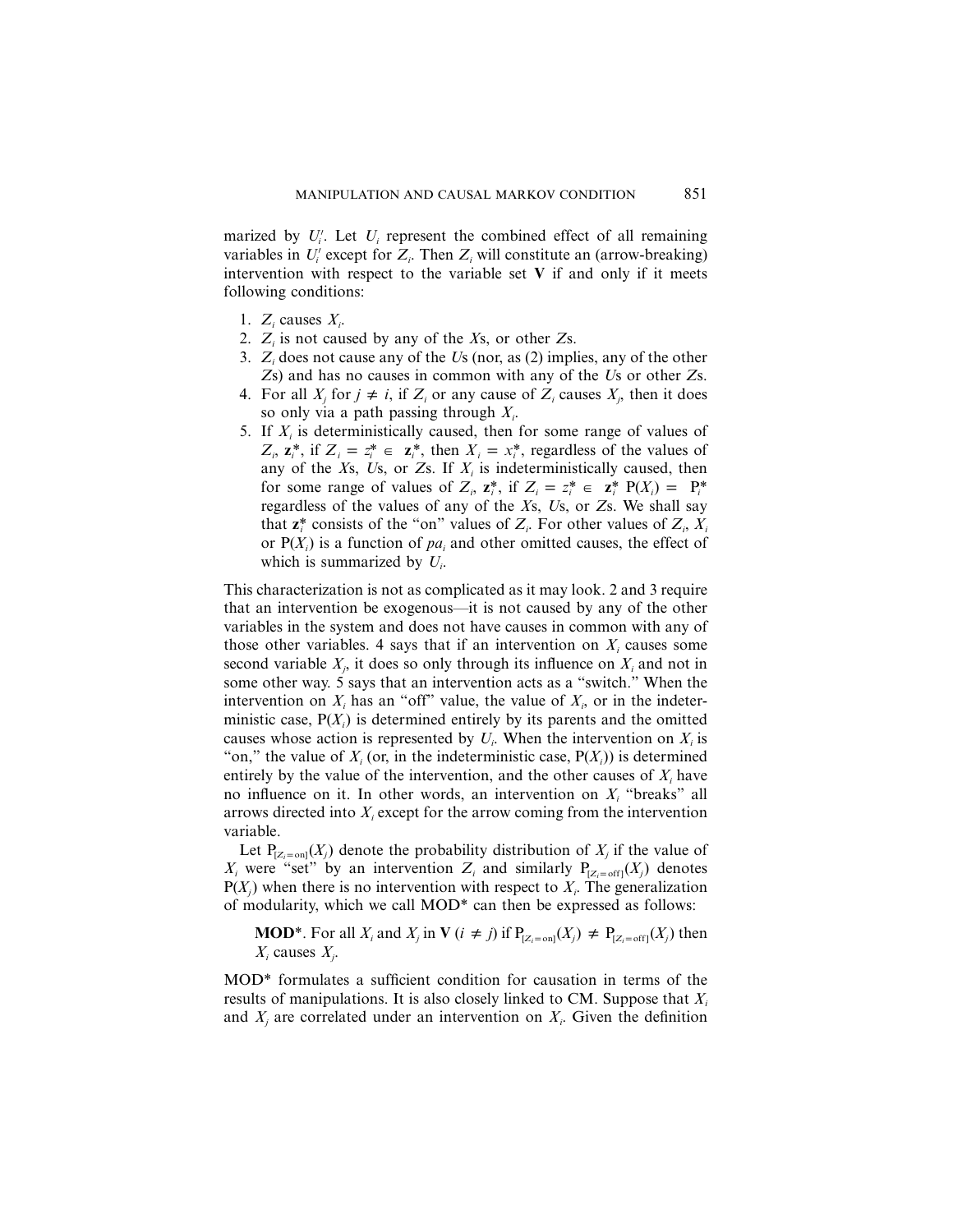of an intervention, the correlation cannot be due to (i) some common cause of  $X_i$  and  $X_j$  or to (ii)  $X_j$  causing  $X_i$ . MOD\* assumes the only other possibility is (iii)  $X_i$  causes  $X_j$ . Thus the principle that correlations don't arise spontaneously but always have a causal explanation (at least when interventions are involved) is already implicit in MOD\* and in a manipulationist account of causation.

Of course, experiments, especially with a small number of subjects, often show correlations between the values of  $X_i$  produced by interventions and the values of  $X_i$  owing to accident or chance rather than because  $X_i$  causes  $X_j$ . But in such cases, one ordinarily expects that the association will disappear if the experiment is performed repeatedly with a large number of subjects.

What about the possibility that  $X_i$  and  $X_j$  remain dependent, although causally unrelated, no matter how one repeats the experiment? One response is to hold that if the relationship between  $X_i$  and  $X_j$  *looks* as though it is causal in the sense that correlations under interventions between  $X_i$ and  $X<sub>i</sub>$  hold in (what seem to be) representative large populations, then this is all that is required for it to *be* causal. Alternatively, one may regard doubt at this point about whether  $X_i$  causes  $X_i$  as Cartesian or hyperbolic—as uninteresting as skepticism about the existence of the external world. Another response is more methodological: whether or not what is envisioned is logically possible, our experience is that inferences based on MOD\* when the dependencies in question hold systematically in representative populations are highly reliable. Furthermore, if one rejects such inferences, one loses the possibility of learning anything about causal relationships from experiments—it is not as though there is some other competing principle one might employ instead. So one should accept MOD\*.

**3. From the Manipulability Conception to CM.** One way of thinking about the connection between the manipulability conception and CM is to think of MOD\* as describing what would happen in situations in which there are causal connections and intervention variables are "on" and CM as addressing what would happen in situations in which the same causal connections hold but intervention variables are "off." It is part of ordinary thinking about causation that there will be a systematic connection between these two sorts of situations. When people do experiments, they do them with the expectation that they will learn not just about how the causal agents they manipulate behave in experimental contexts, but how they behave more generally, in other contexts as well.

This connecting assumption can be expressed as follows: conditioning on the parents of a variable simulates the effect of an intervention on that variable in the sense that if  $X_i$  and  $X_j$  are dependent conditional on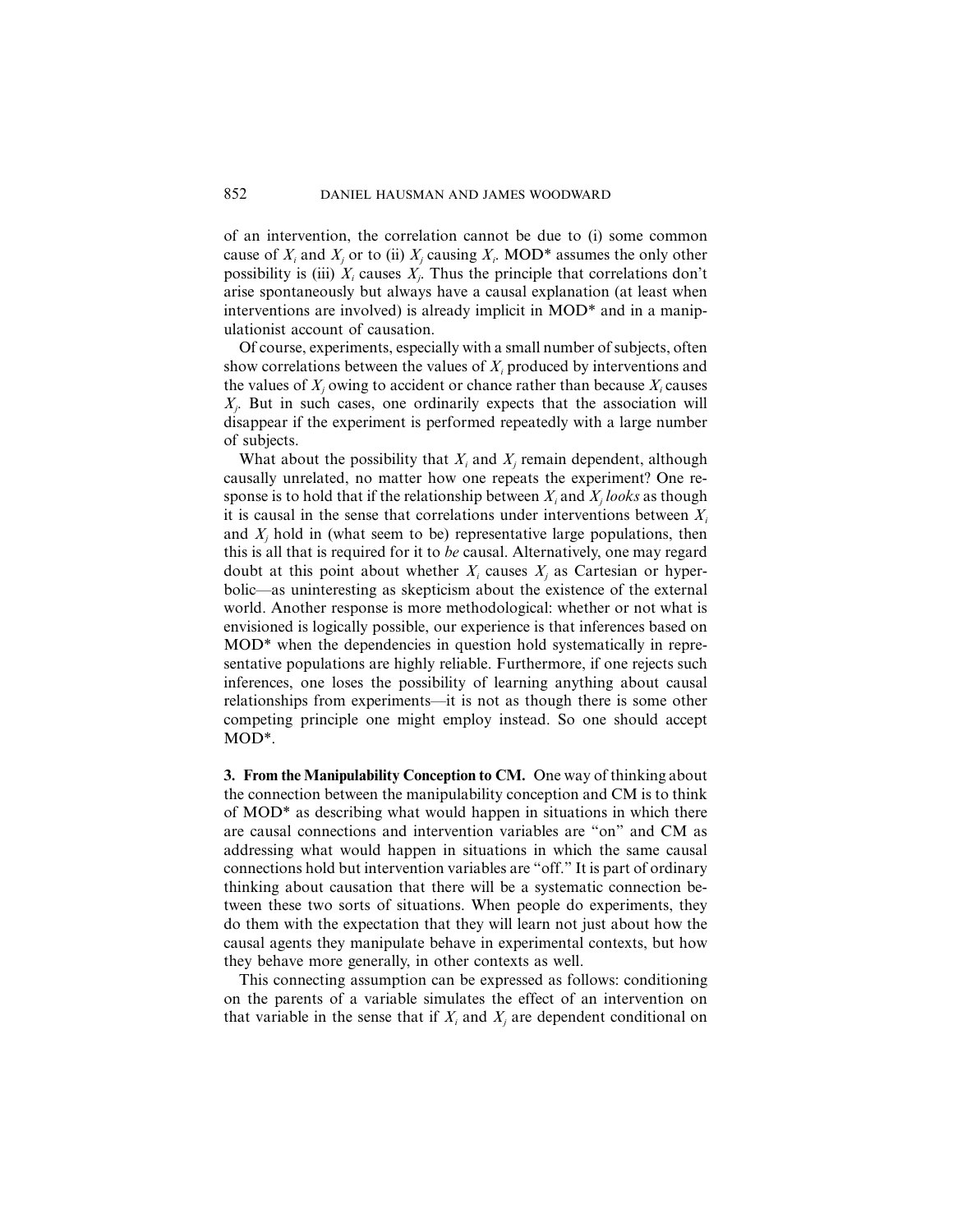$pa_i$ , then  $X_i$  and  $X_j$  will be dependent under an intervention on  $X_i$ . This is the second premise in the argument in Section 4 below. We call it "Indication" since it claims that conditional dependence "indicates" the result of an intervention. In effect, Indication takes the idea that correlations do not arise spontaneously when interventions are "on," an idea which we found to be implicit in MOD\*, and extends it to situations in which interventions are "off." CM is an implication of the conjunction of MOD\* and Indication.

- **4. The Argument.** Here is the basic outline of our argument for CM:
	- 1. For all  $X_i$  and  $X_j$  in **V**  $(i \neq j)$  such that  $X_i$  does not cause  $X_j$ ,  $P_{[Z_i = on]}(X_j) = P_{[Z_i = off]}(X_j)$  (this is the contrapositive of MOD\*).
	- 2.  $\forall$  *X<sub>j</sub>* in **V** distinct from *X<sub>i</sub>*, if  $P_{[Z_i = on]}(X_j) = P_{[Z_i = off]}(X_j)$ , then *X<sub>j</sub>*  $\perp$  $X_i$  /*pa*<sub>i</sub> (this is the contrapositive of the condition that we called "Indication" above).
	- 3. If  $X_i$  does not cause  $X_j$ , then  $X_j \perp X_i / pa_i$  (CM) (from 1 and 2).

We assume that 1 is relatively uncontroversial and that those who, like Cartwright, reject CM ought to oppose 2 instead. What then can be said on behalf of 2?

Suppose that the full set of parents of  $X_i$  are held fixed (that is, conditioned on) and assume that  $U_i'$  (the combined effect of the omitted causes for *Xi* ) has no causal connections to any variables in **V** apart from those that follow from its being a direct cause of  $X_i$ . Then  $U_i'$  behaves like an intervention (in the sense we have defined) on  $X_i$ . Fixing  $pa_i$ ,  $U_i'$  is an exogenous source of variation in  $X_i$  that counts as an intervention Thus,

4. If 
$$
P_{[Z_i = on]}(X_j) = P_{[Z_i = off]}(X_j)
$$
, then  $X_j \perp U_i'/pa_i$ .

If one also assumes

5. If  $X_j \perp U_i'/pa_i$ , then  $X_j \perp X_i/pa_i$ .

one may derive 2. Under determinism or pseudo-indeterminism, 5 is trivial. Since  $X_i$  is a deterministic function of  $pa_i$  and  $U'_i$ , if  $X_j$  and  $U'_i$  are independent conditional on  $pa_i$ , it follows that  $X_i$  and  $X_i$  are independent conditional on *pa<sub>i</sub>*. Under indeterminism 5 is more controversial. We think that those who, like Cartwright, reject 2 are more likely to object to 5 rather than 4.

Here is a heuristic argument that (5) should hold under indeterminism: By hypothesis, there are two sources of variation for  $X_i$  (or  $P(X_i)$ ): pa<sub>i</sub> and  $U_i'$ . If one conditions on  $pa_i$ , one removes it as a source of variation. The only remaining source of variation in  $X_i$  (or  $P(X_i)$ ) is  $U'_i$ . So the only way a correlation could arise between  $X_i$  and  $X_j$  (conditional on  $pa_i$ ) is if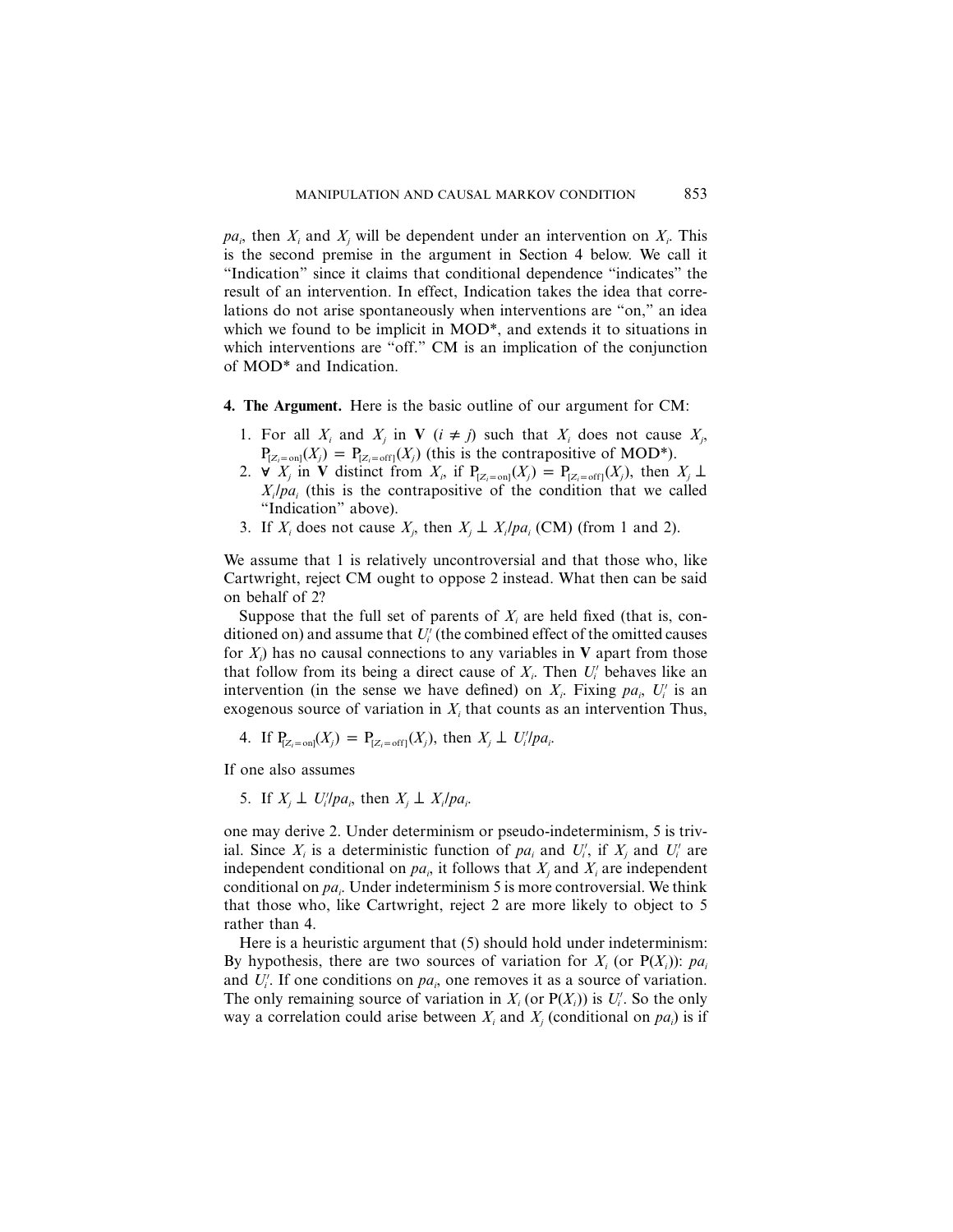$U_i'$  is correlated with  $X_j$  (conditional on *pa<sub>i</sub>*). Thus if  $U_i' \perp X_j / pa_i$ , it should be the case that  $X_i \perp X_i / pa_i$ .

This heuristic argument rests on the assumption that a correlation between  $X_i$  and  $X_j$  will not arise "spontaneously"—that is, in the absence of some varying cause of  $X_i$  that is itself correlated with  $X_j$ . In the indeterministic case, where the values of  $X_i$  and  $X_j$  are not determined by their causes, this "no spontaneous correlation" assumption rules out the possibility that the variation in the values of these two variables for a fixed value of  $pa_i$  is coordinated, even though interventions on  $X_i$  are independent of *Xj* .

As an illustration, suppose there are two samples of radioactive material,  $S_1$  and  $S_2$ . By bombarding  $S_1$  with neutrons (*C*), one can increase the probability that the atoms in  $S_1$  decay, but aside from this, decay in both samples is an entirely random process that depends only on the characteristics of the material in  $S_1$  and  $S_2$ . Suppose that (*C*) can take one of two values—on or off—indexed by a random variable *W* and that one can control  $P(W)$ —that is, one can introduce or remove the neutron source. Let  $P(X_1/pa_1)$  and  $P(X_2/pa_2)$  be the probabilities for decay of an individual atom in  $S_1$  and  $S_2$  respectively, conditional on the characteristics of those atoms, which are summarized by  $pa_1$  and  $pa_2$ . 5 claims that if the random variable *W* is independent of  $X_2$  conditional on  $pa_1$ , then  $X_1$ will be independent of  $X_2$  conditional on  $pa_1$ . This condition would fail if, as we vary  $P(W)$ , W remains independent of  $X_2$  conditional on  $pa_1$ (behavior that, given that *W* behaves like an intervention with respect to  $X_1$ , we would ordinarily take to show that  $X_1$  does not cause  $X_2$ ) but it is also true that  $X_1$  is not independent of  $X_2$  conditional on  $pa_1$ . If 5 fails in this way, the condition that we called determinism of probabilities will also fail—the joint distribution  $P(X_1, X_2)$  will depend not just on the probability of  $X_1$  conditional on the full set of its causes ( $P(X_1/pa_1, W)$ ), the probability of X<sub>2</sub> conditional on the full set of its causes  $P(X_1/pa_2)$ and the probability of each set of these causes. Instead there will be an additional dependence in the joint distribution, reflecting the correlation between  $X_1$  and  $X_2$ , that is not derivable from the probabilities just described (and which indeed seems to come from thin air).

These remarks do not show that violations of (5) are impossible or that they are ruled out by an uncontroversial part of "our concept" of causation. Someone who accepts MOD\* yet is convinced that violations of CM are possible has the option of denying (5) and the Indication condition (2). Nonetheless our discussion identifies just what those who reject CM are committed to denying and highlights commonplace expectations about causal relationships that are violated when CM fails to hold.

**5. Cartwright's Chemical Factory.** Nancy Cartwright (e.g., 2002) asks us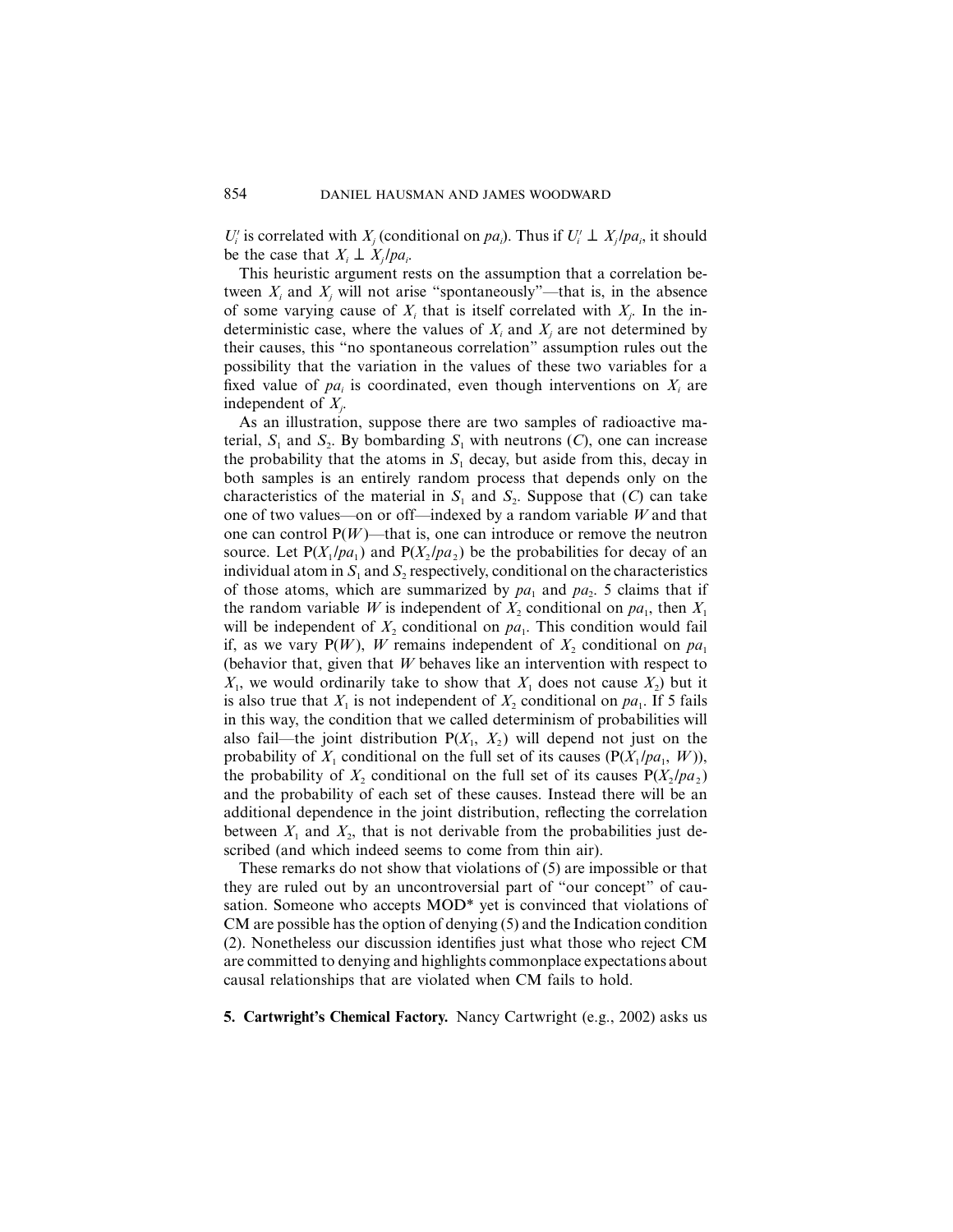to imagine a chemical factory that produces two chemicals *A* and *B* by an indeterministic process *P*. *P* is a common cause of the production of *A* and *B* and the only such cause, aside from the possibility of interventions that influence the production of the chemicals directly. In particular, the production of *A* does not cause the production of *B* or vice-versa. Let *X* and *Y* be indicator variables taking the values 0 or 1 depending on whether *A* and *B* are or are not produced. Assume the state of *P* can also be represented by an indicator variable *C*. As Cartwright describes the case,  $P(X/C) = P(Y/C) = 0.8$  but  $P(X/C, Y) = 1$ , in violation of CM.

Let  $Z<sub>x</sub>$  and  $Z<sub>y</sub>$  be intervention variables with respect to *X* and *Y*. In the expanded variable set including  $Z_x$  and  $Z_y$ ,  $pa_x = \{C, Z_x\}$ , and  $pa_y = \{C, Z_y\}$ . Suppose  $Z_x = \text{on}$ . One possibility is that *X* and *Y* remain dependent under this intervention. If so, it will be extremely tempting to conclude that *X* causes *Y* in accord with MOD\* but contrary to Cartwright's description of the example. If *X* causes *Y*, there is of course no violation of CM.

Although Cartwright (2002) criticizes MOD\*, we think she *requires* it if her example is to be even a prima facie counterexample to CM. Only by adopting MOD\* and a corresponding interventionist interpretation of causation can one tell a consistent story about her example. Accordingly, in what follows, we will assume in accord with MOD\* that when  $Z_x$  = on, *X* and *Y* are independent conditional on *C*. However, when  $Z<sub>r</sub> =$ off, *X* and *Y* are dependent conditional on *C*.

Under this construal, MOD\* holds but Indication (premise 2) fails, as of course does CM. Although the distribution of *Y* is the same when the intervention variable for  $X$  is on as when it is off (since, by hypothesis, *X* and *Y* are no longer correlated when the intervention is "on"), it is not true that  $X \perp Y/C$ . Moreover, of the two premises—4 and 5—that jointly imply Indication, it is, as suggested above, 5 that fails rather than 4. Construing  $U'_x$  as an intervention variable,  $U'_x$  is independent of *Y*, conditional on *C* for both the on and off values of  $U'_x$ , as 4 requires, but 5 is violated.

What is odd about the example is not that certain variables are independent or conditionally independent for some values and not for others. There is nothing perplexing about this. Instead what is odd is that conditional independence relations hold or fail to hold for the same values of variables depending on *how* those values are produced. When the values of *X* and *Y* are caused by *C*, and the intervention variables  $Z_x$  and  $Z_y$ are "off," *X* and *Y* are conditionally dependent. When *X* and *Y* have those very same values but those values are instead caused by the "on" values of  $Z_x$  or  $Z_y$ ,  $X$  and  $Y$  are conditionally independent. There is no systematic connection between the conditional independence relations that hold when interventions are on and the relations that hold when inter-